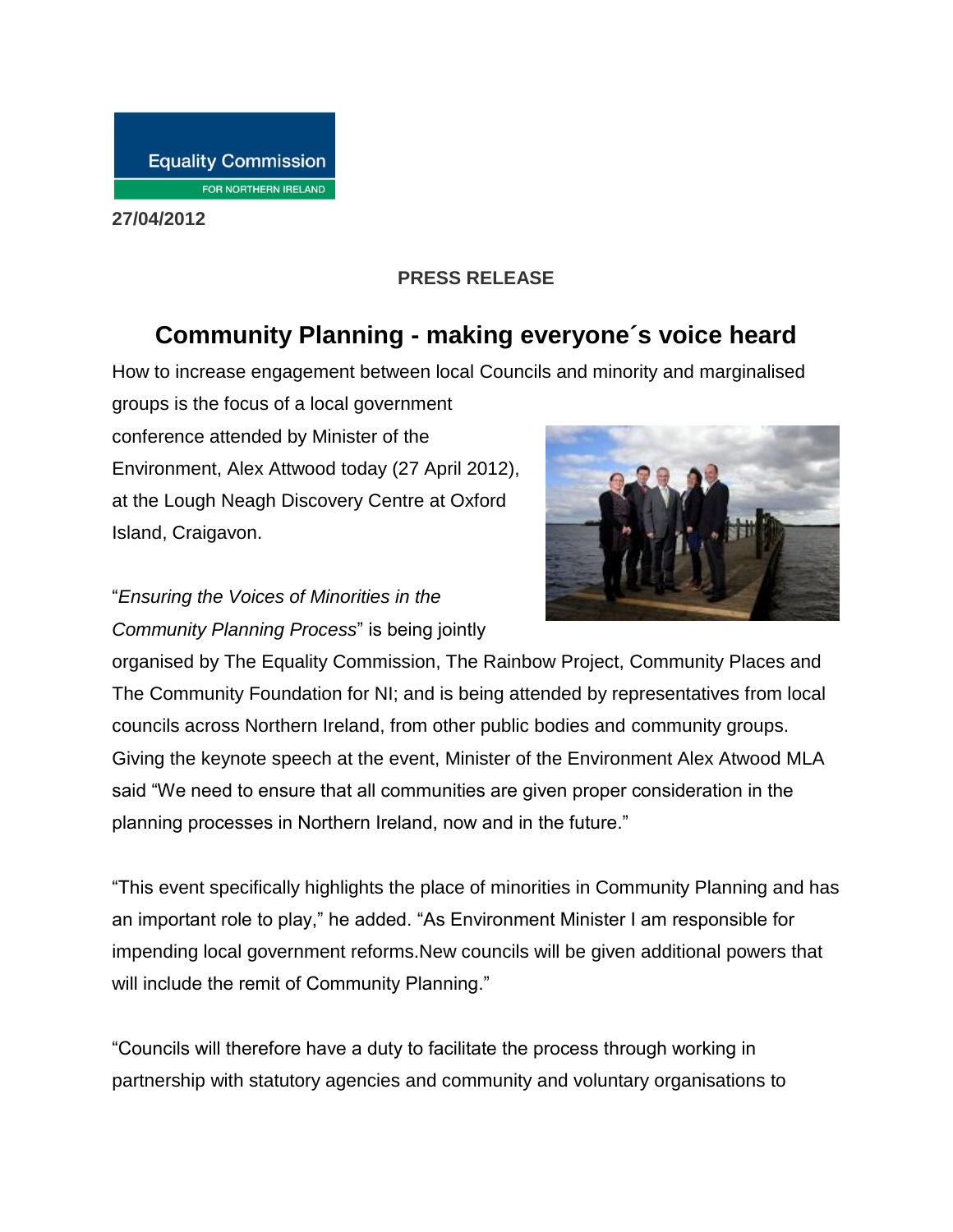address the needs of local communities. This is an immense power and a big opportunity, one that can better build communities and areas, recognising and including all."

"A greater emphasis on quality engagement, ensuring that all members of the community have an opportunity to have their voice heard is essential," he said, "This means input from those having a different religious belief, political opinion, or coming from a different racial group and respect age, marital status and sexual orientation, or indeed for those with a disability or for anyone who is caring for dependants.

"This is the new one. This is where we need to go, RPA, this conference, DOE, the Rainbow Project – together this can be achieved,"the Minister concluded.

Also speaking at the event, Equality Commissioner Charo Lanao-Madden said. "The Equality Commission believes that community planning has the potential to create inclusive structures which will ensure that the voices of minority, and sometimes marginalised, groups are heard.

"Today we have an opportunity to look at how all the relationships involved in local community planning will work. Local and central government, and all public authorities will have an important role to play in developing new models of planning to deliver better public services built upon the participation of all people affected by them." Charo Lanao-Madden said. "In helping public authorities fulfill their responsibility to have due regard the need to promote equality of opportunity and regard to the desirability of promoting good relations, we hope to see improved levels of engagement and participation throughout our local communities."

Speaking on behalf of the organising groups, Matthew McDermott of The Rainbow Project said, "Community Planning offers a great opportunity for communities and service providers to work together to make real differences within local communities.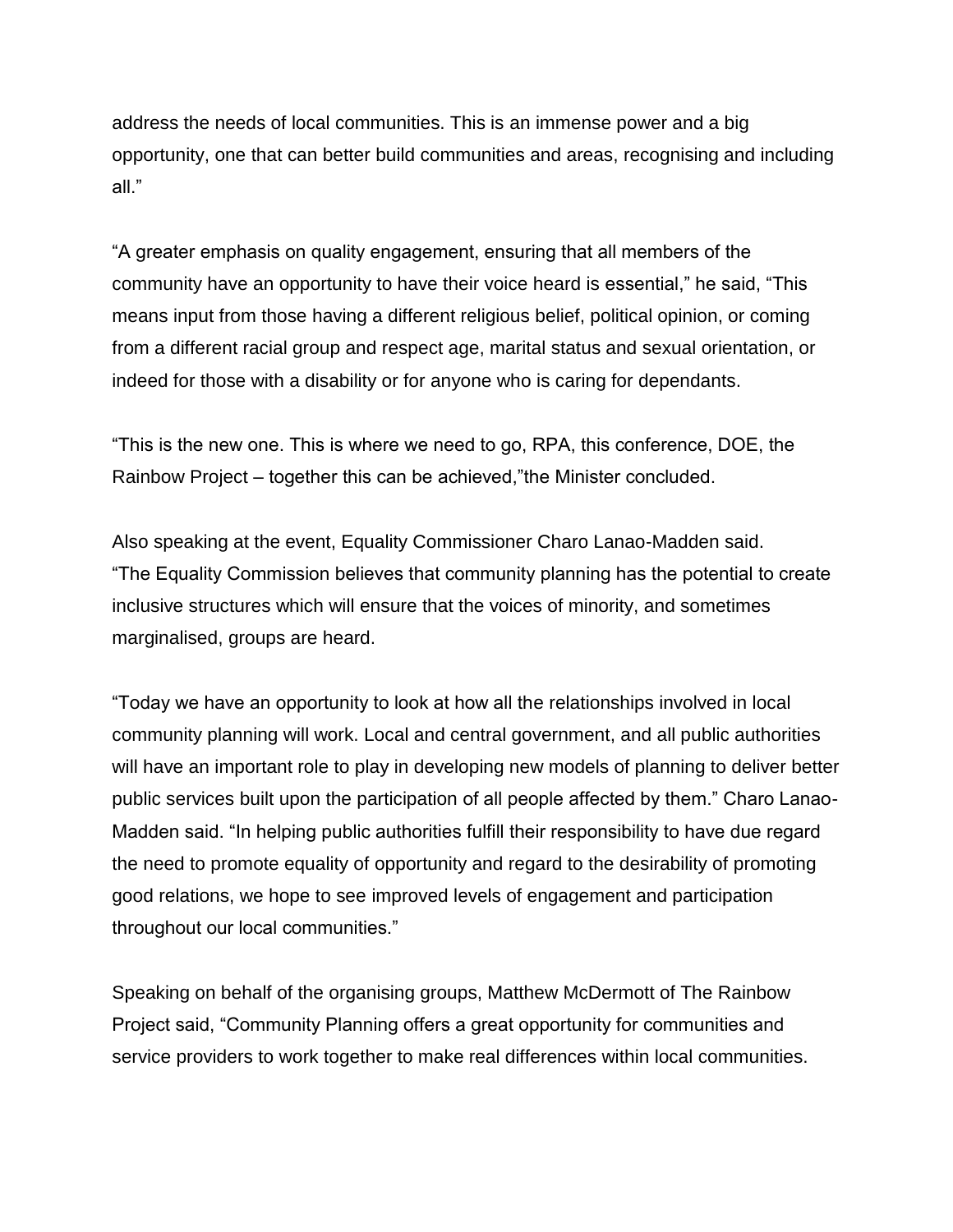Councils and community / voluntary groups, along with local residents, can work together to map out plans for improving their areas through this process.

"It is essential that Councils and communities begin equipping themselves to engage with the process to ensure positive results in terms of effective plans, and to fulfil Section 75 obligations. Best practice demonstrates that those models of Community Planning which have been the most successful are those that have placed a greater emphasis on quality engagement, ensuring that all members of the community have an opportunity to have their voice heard.

"This conference will significantly help to raise awareness of Community Planning, not only across the community and voluntary sectors but with statutory agencies and local authorities also and seeks to explore how best to ensure the voices of minority and marginalised communities are seen as an integral part of the process across all local authorities."

The outcome of the conference will be a summary of the barriers to be overcome, the potential benefits of participation and recommendations for actions to ensure the voices of minorities in the Community Planning Process are heard.

*Caption for photo above: (l-r) Annie Clarke, Community Places, Matthew McDermott, The Rainbow Project, Alex Attwood MLA, Minister of the Environment, Charo Lanao-Madden, Equaility Commission, Jude McCann, Community Foundations for NI*

#### **Notes to editors**

1. As part of the Local Government Reforms, the number of councils will be reduced from 26 to 11 and the new councils will be given additional powers including Community Planning. The target date for this is 2015, with shadow organisations in 2014. Local councils will have a duty to facilitate the Community Planning process through working